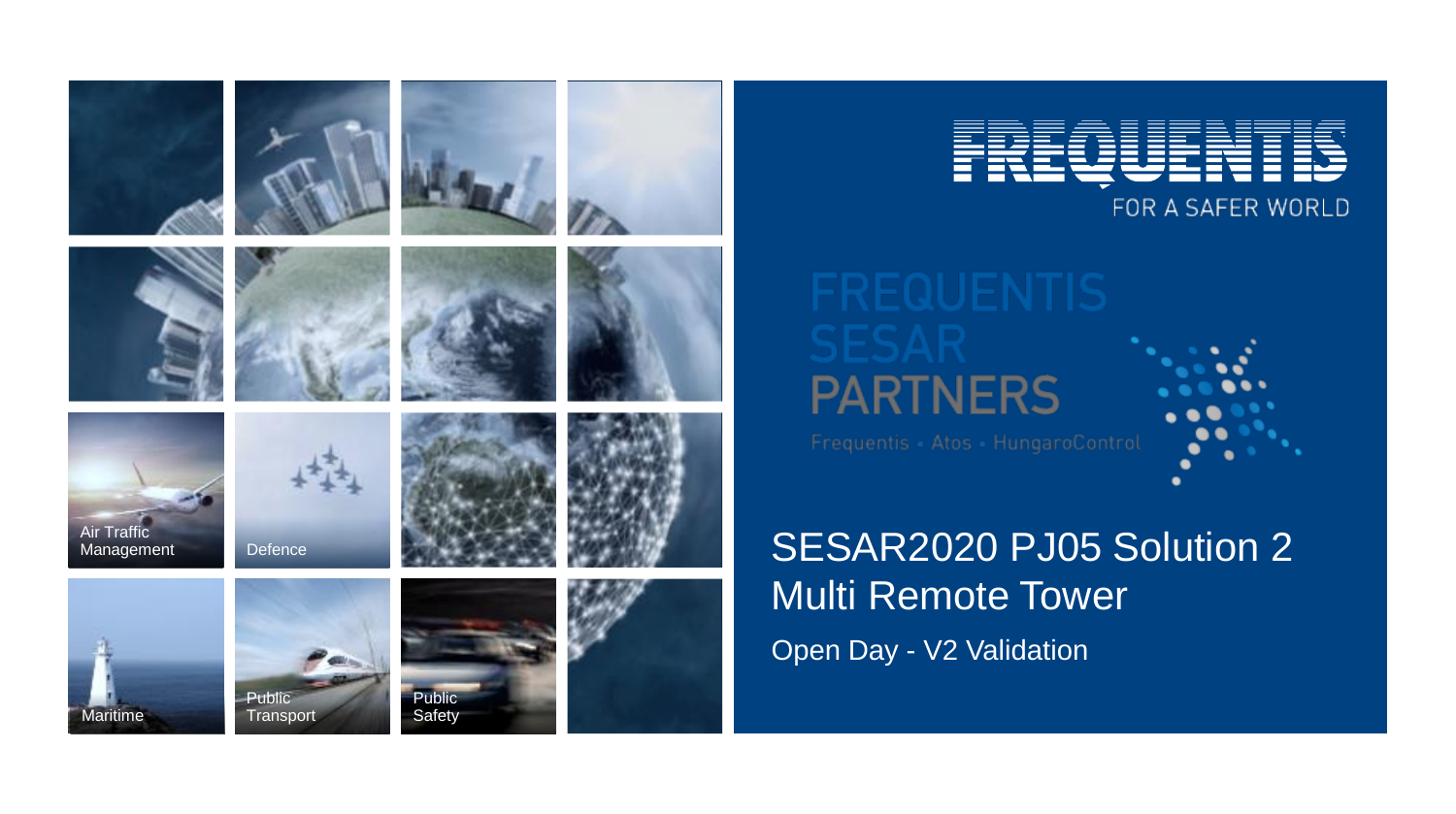#### **Simulation Environment**

Overview



- DLR: Simulation
- FRQ: Control Panel Conten[t](#page-2-0)
- SELEX: Weather Data

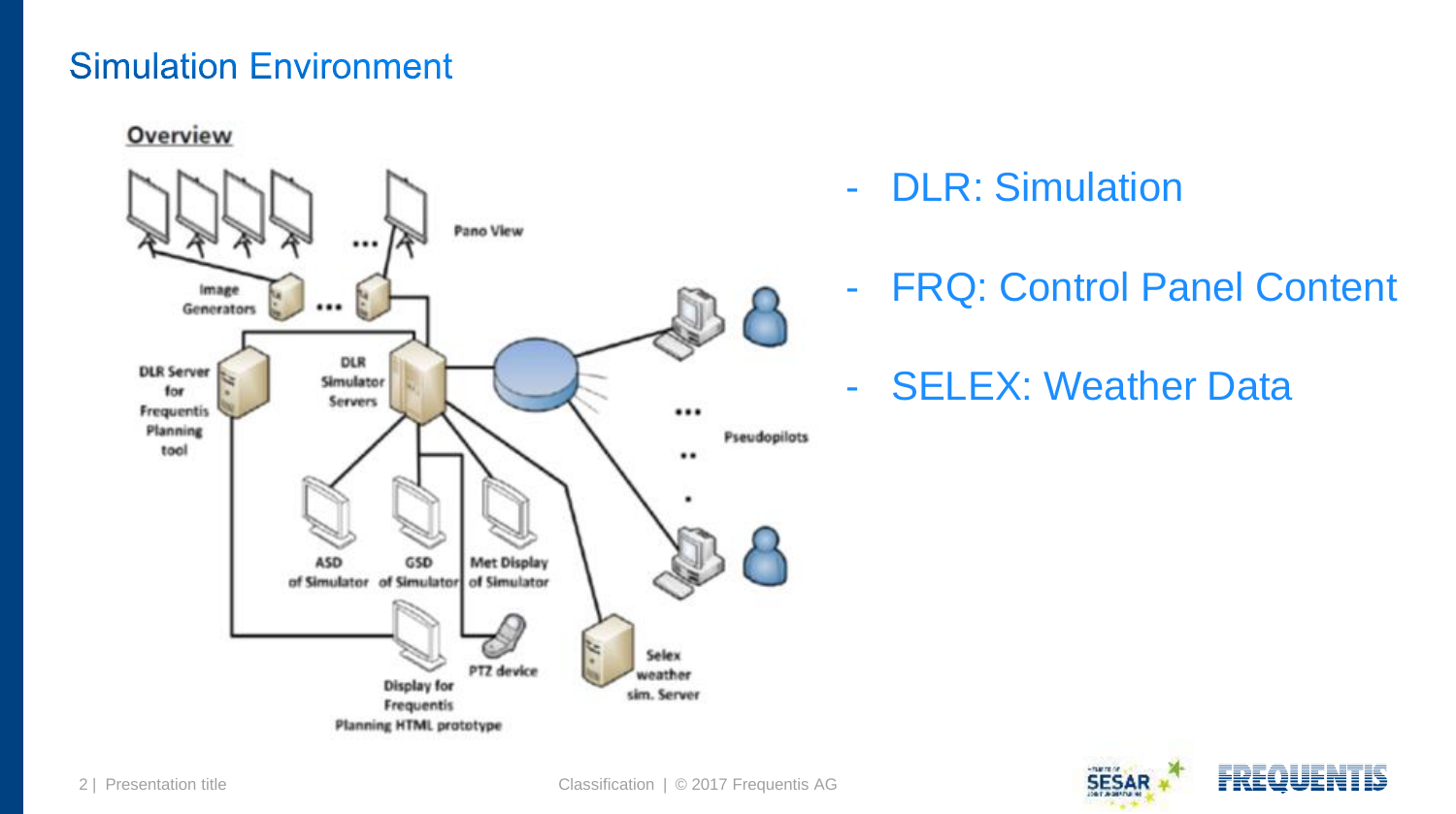# **FREQUENTIS Integration Topics**

- Flight and Support Information from multiple airports on a single contr[ol](#page-3-0)  panel
- Import flight plan data from simulator (Jason API)
- <span id="page-2-0"></span>- Squelch indication from VCS simulation system

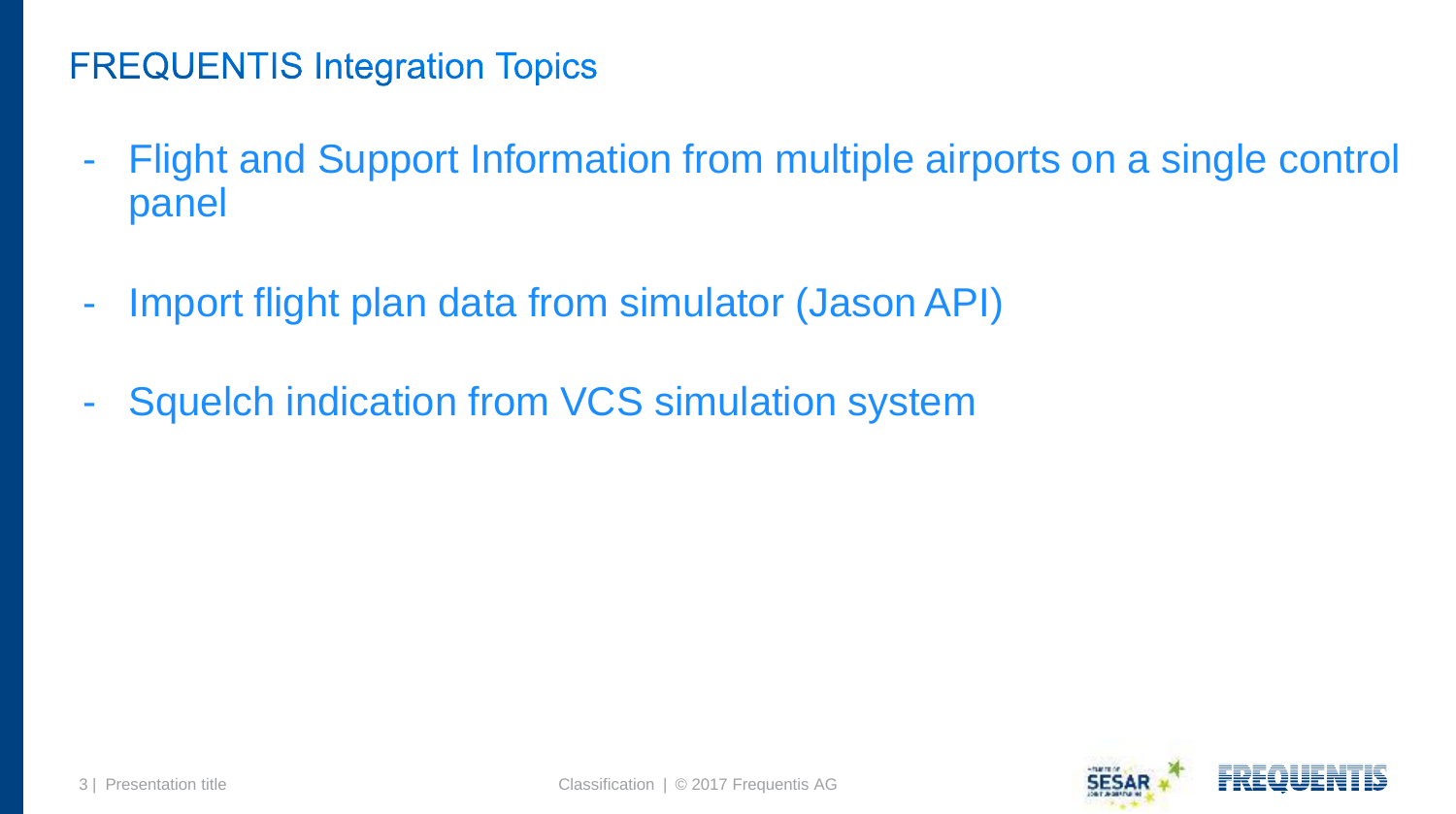#### **Integration Process**

- Definition of technical infrastructure & scenarios
- HMI Design Workshops with HC ATCO's involved
- Technical Integration
- pre-Validation with Engineers & ATCOs testing the system
- <span id="page-3-0"></span>- Fine-tuning and improvement for V2 validation

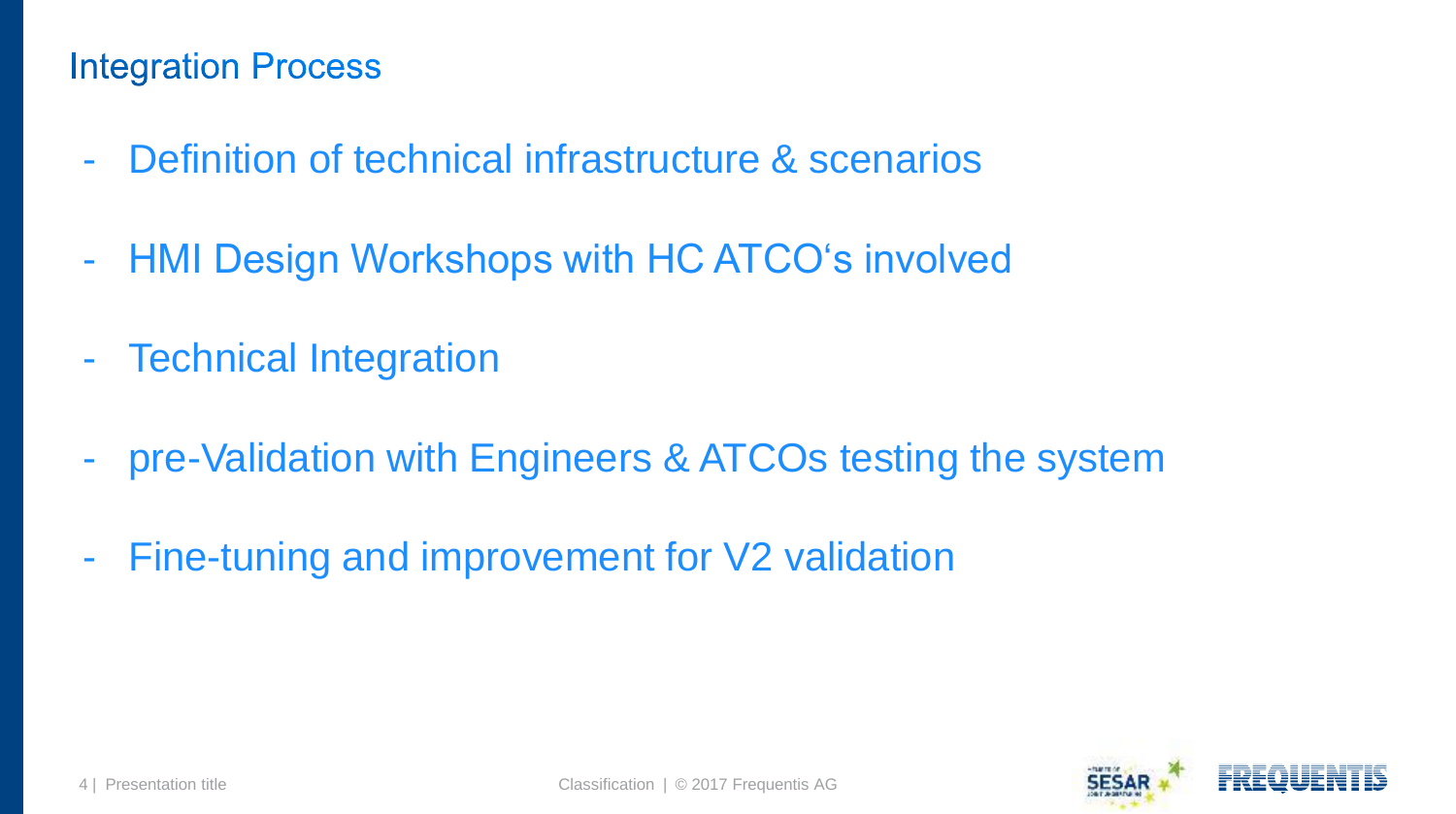#### FRQ Solution Package - Remote/Virtual Tower is more than Visualisation

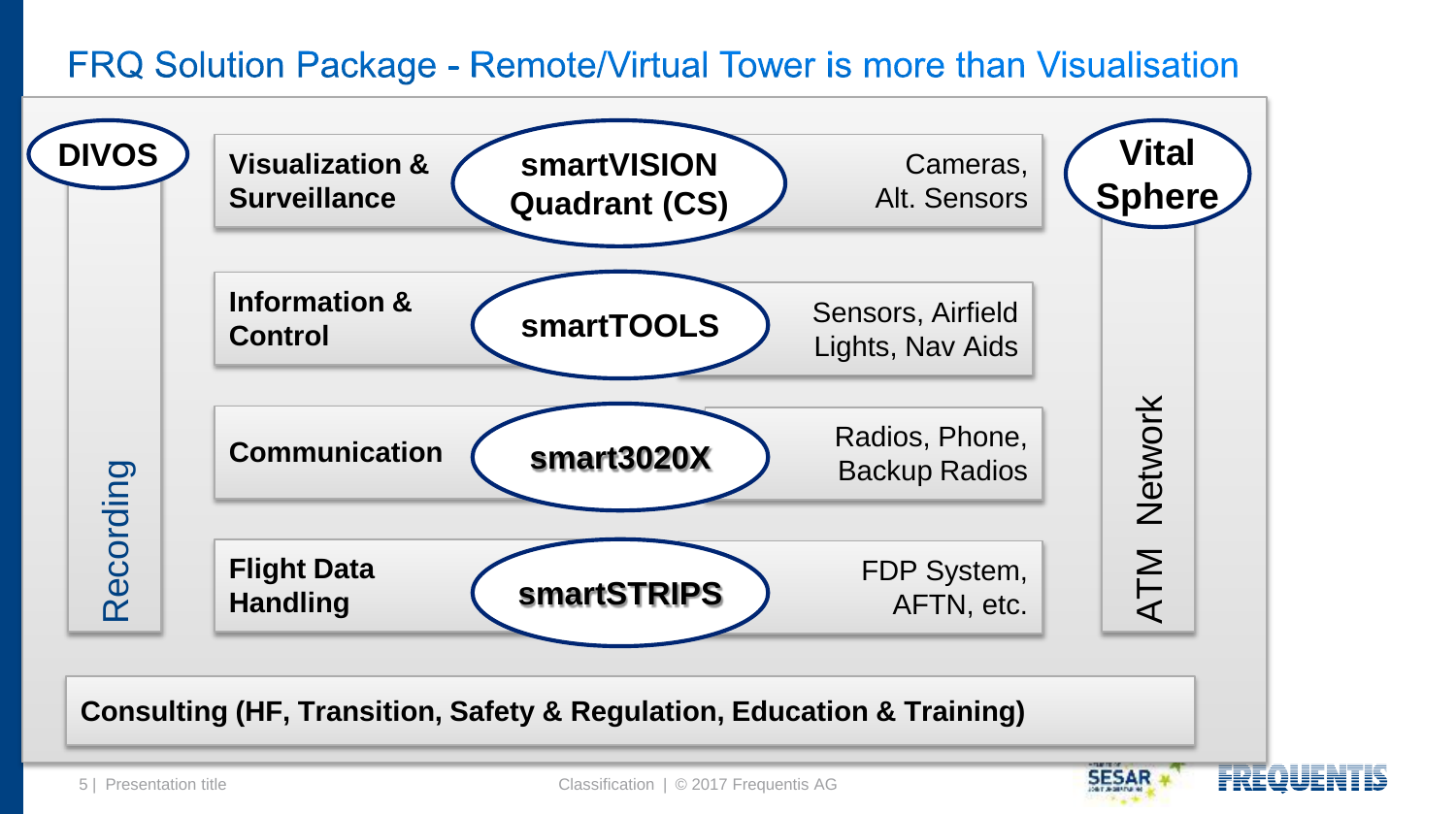# **Paper Prototyping**



Footer 6 | Presentation title Classification | © 2017 Frequentis AG



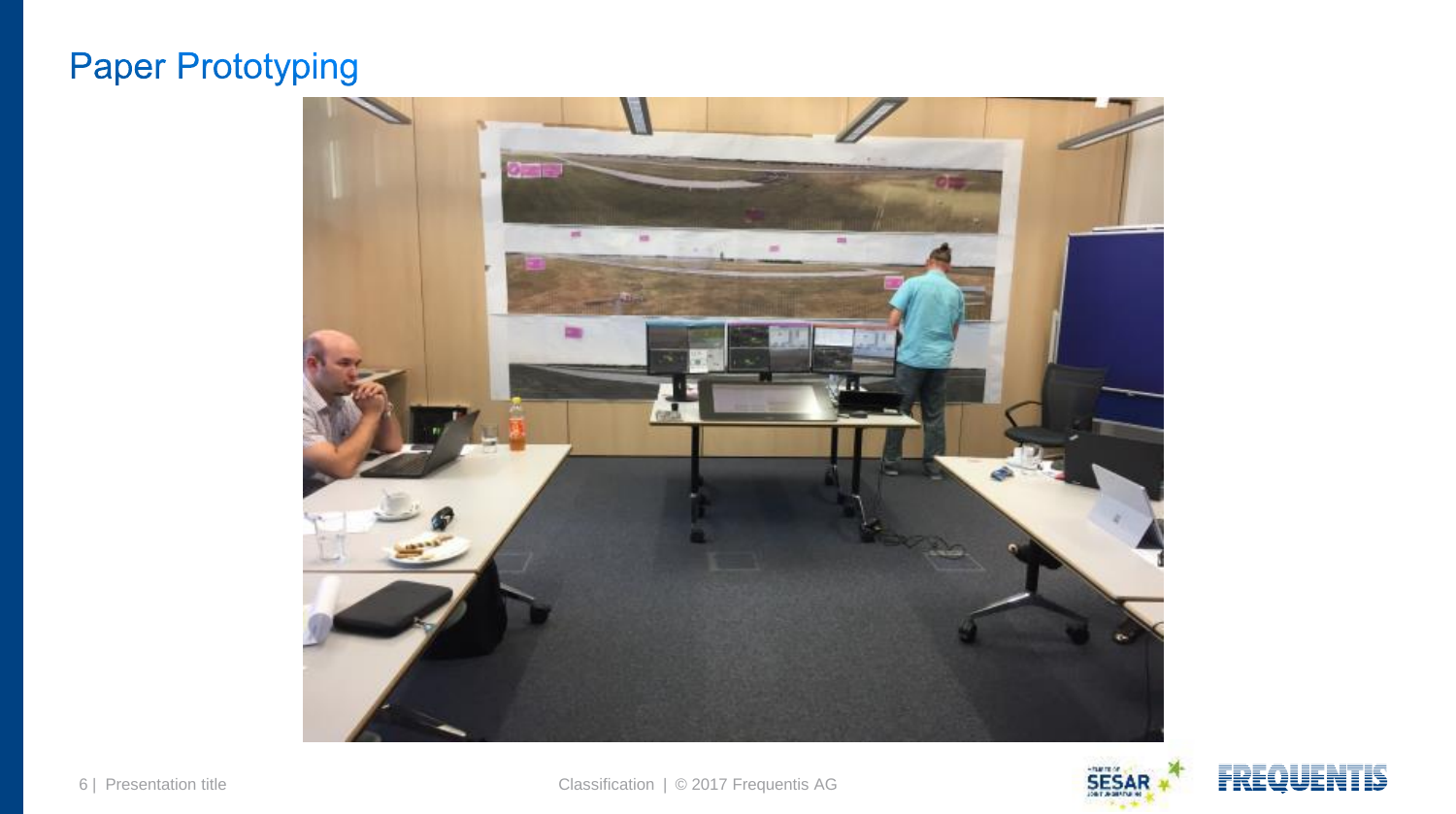# Workspace Design: Panorama - Support Screen - Interaction Screen



7 | Presentation title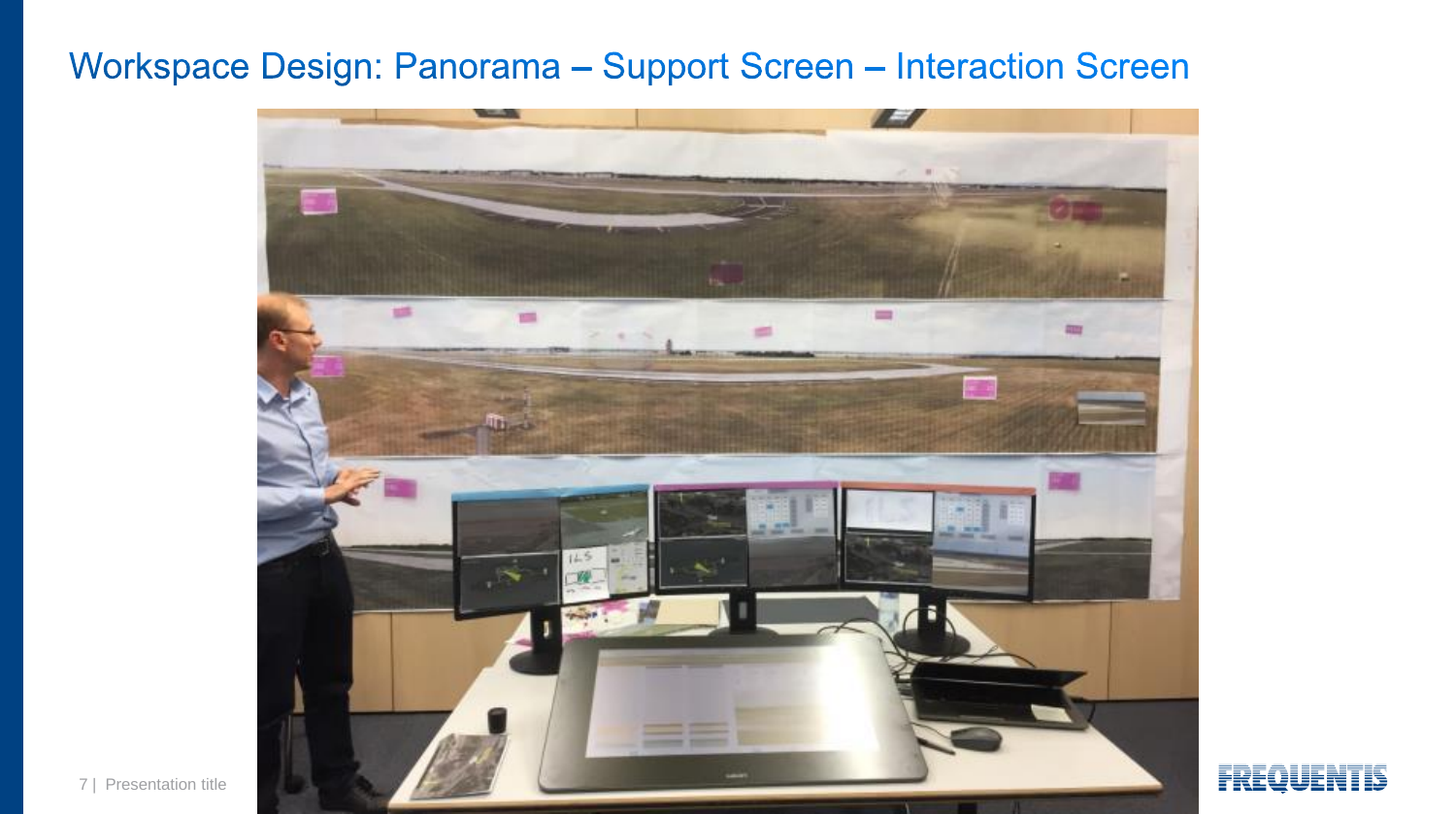# **Workspace Design II**





FREQ



Footer 8 | Presentation title Classification | © 2017 Frequentis AG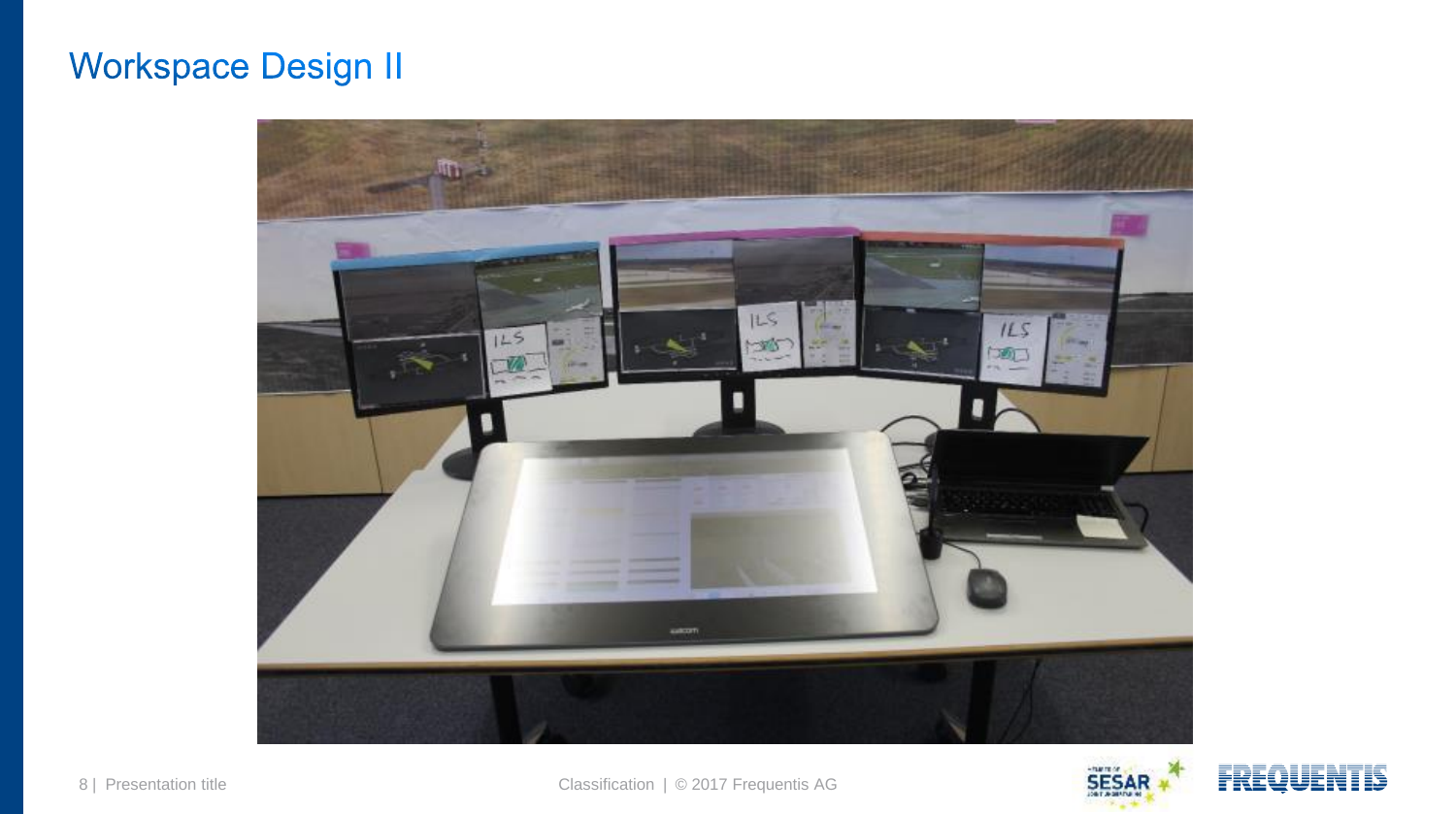# **Definition of Support Functions**



- Planning Bays
- Working Bays
- Frequencies
- Airport Lights
- ILS, Hotspot Cameras, PTZ Controls

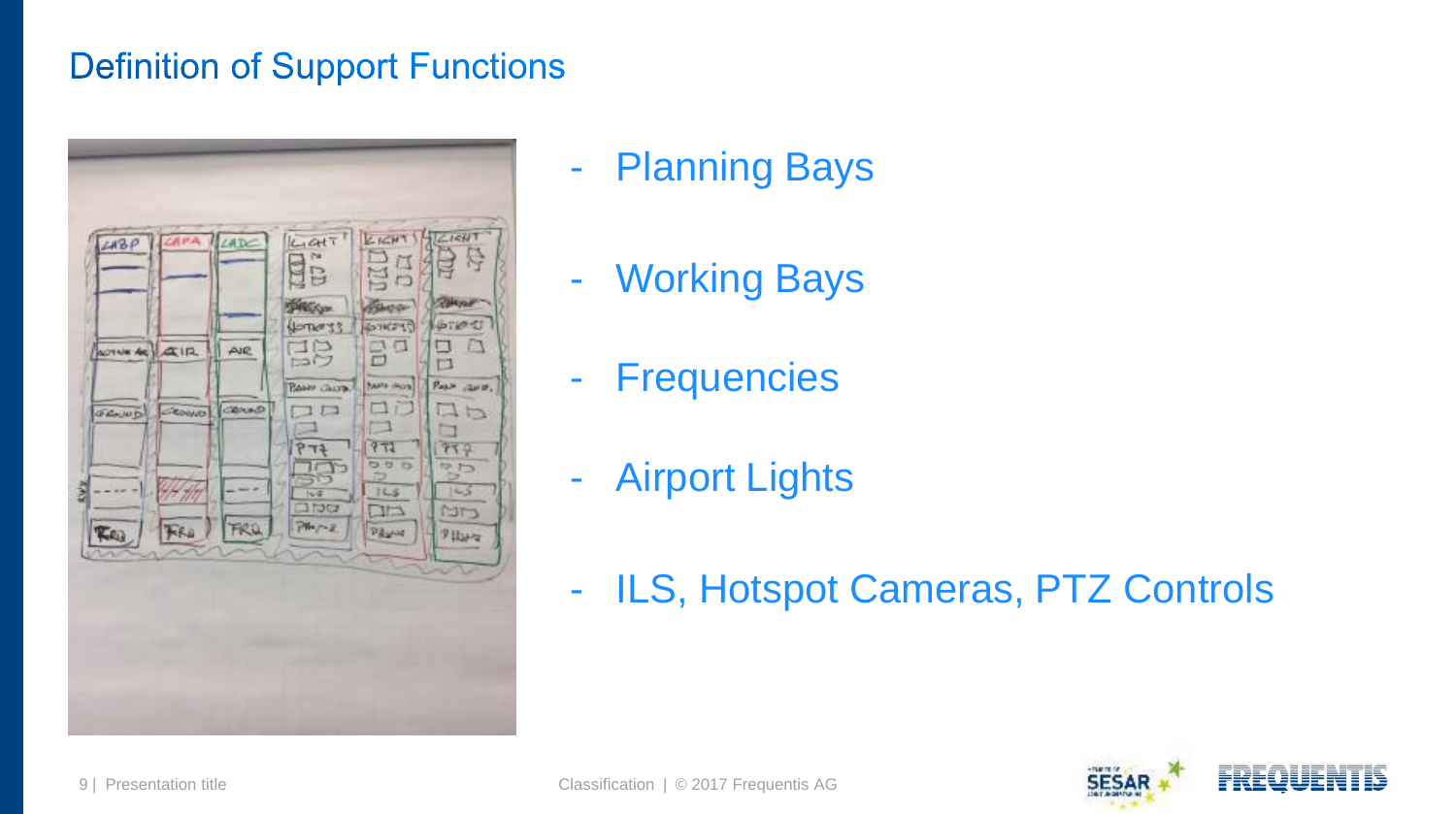# **Final Agreement on CWP**





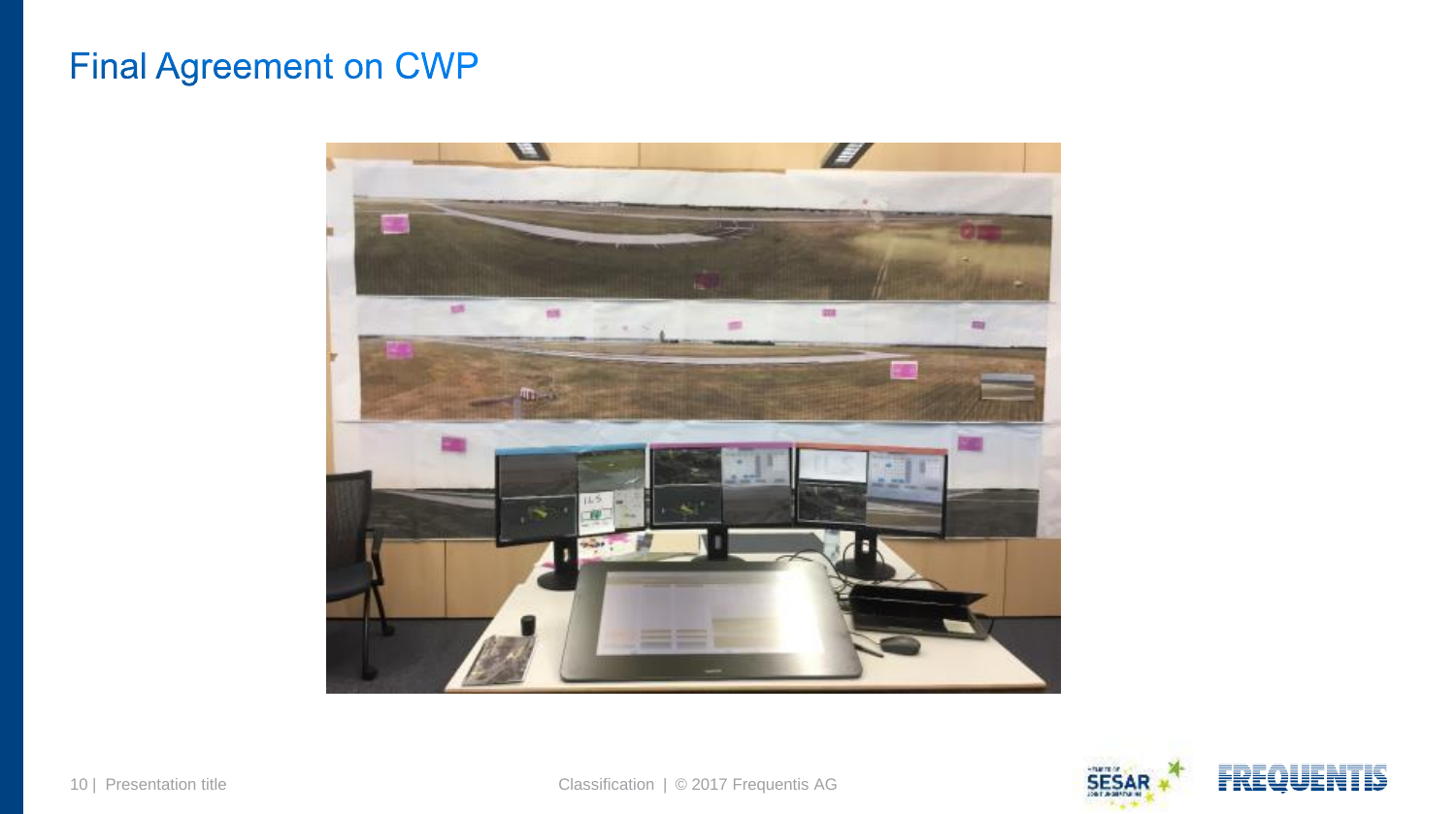#### **Final CWP for V2 Validation**

<span id="page-10-0"></span>

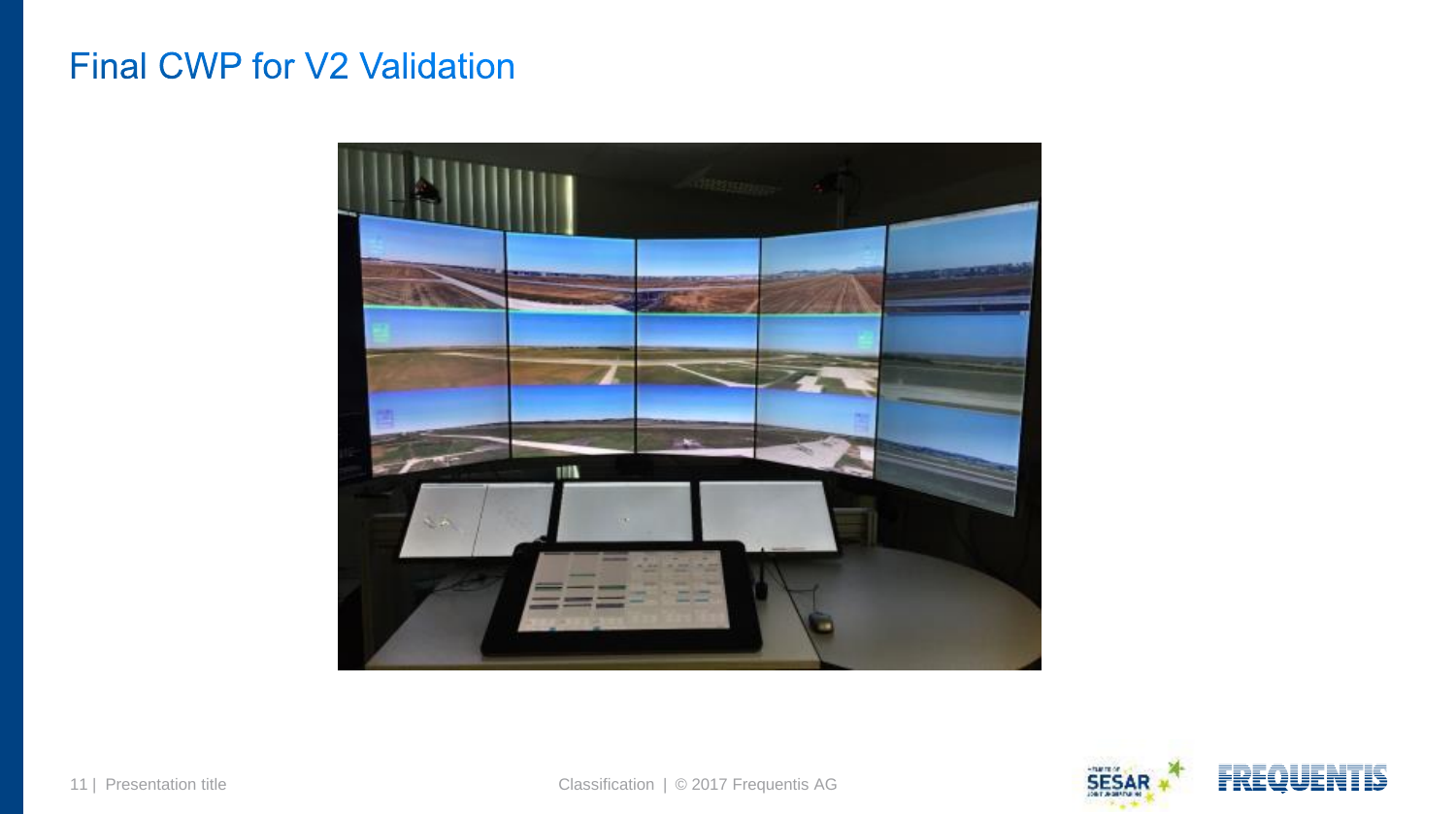#### **Multi Remote Tower - Interaction Screen**

- [P](#page-10-0)lanning Tool - Flight Strips



- Support Informati[on](#page-12-0)  & Control Functions - Voice **Communication** 

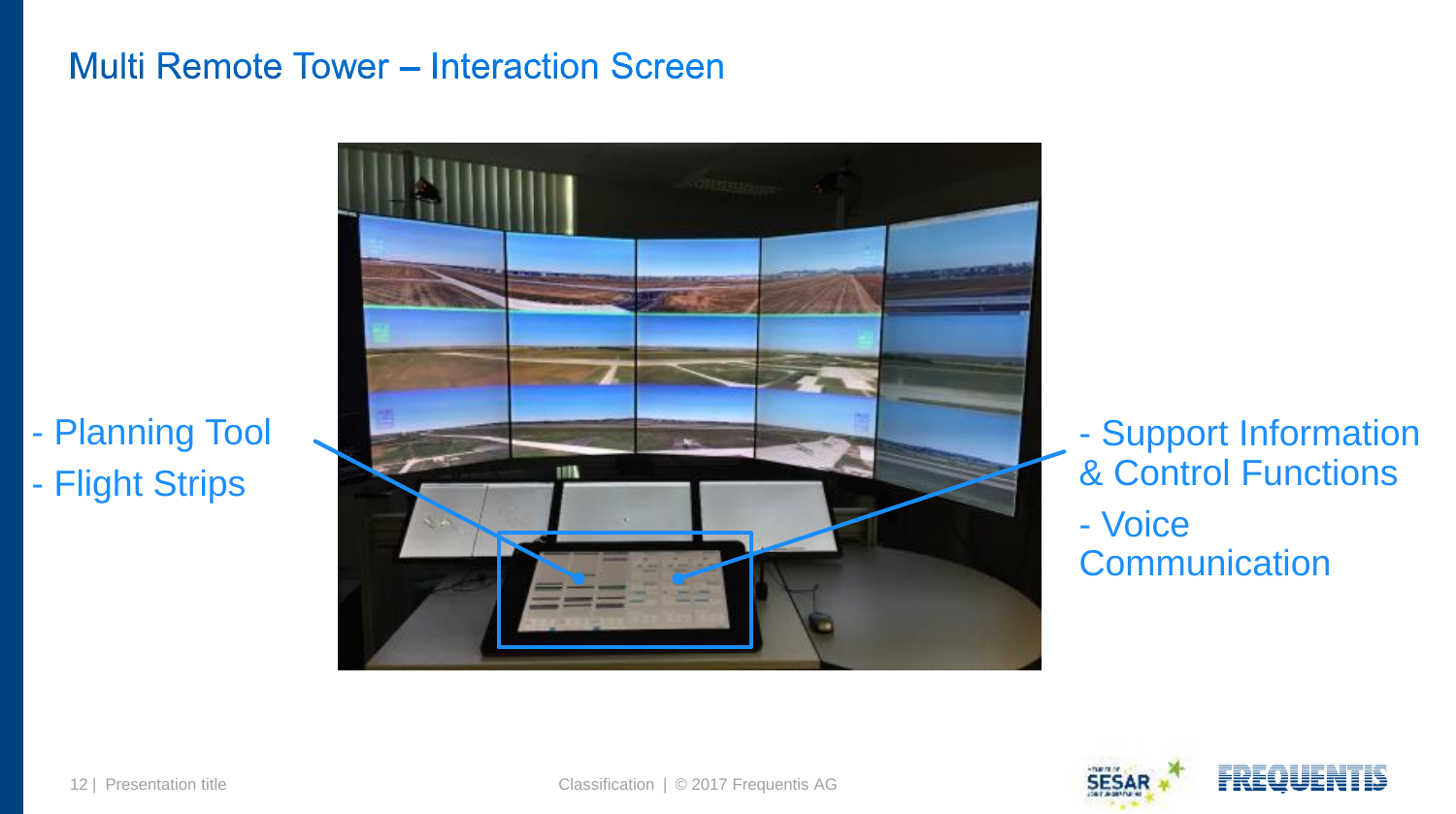#### **Planning Tool - added values**

- Workload
- Timeline
- Airport association
- <span id="page-12-0"></span>- Traffic handling

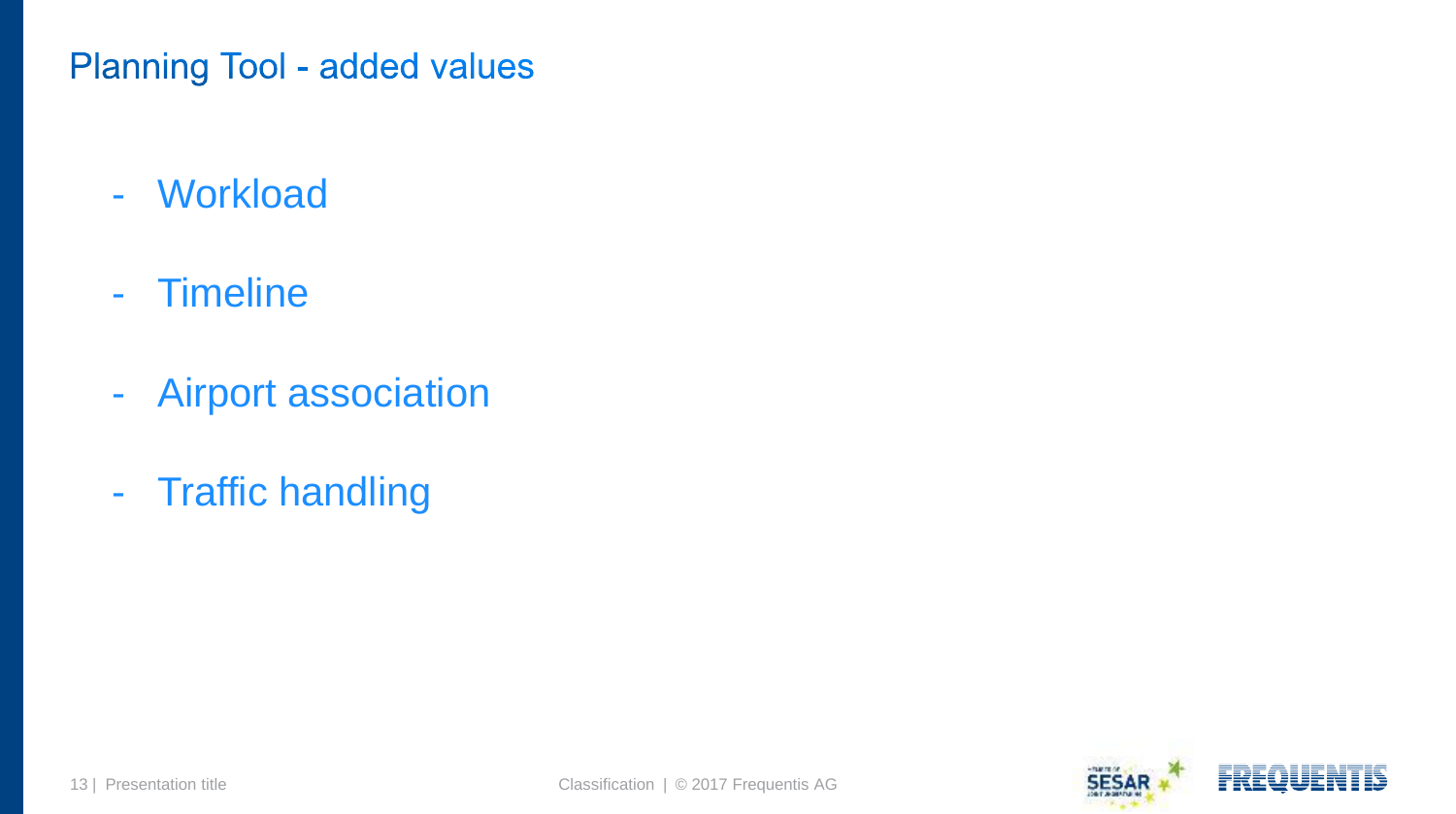# **FREQUENTIS Summary**

- Integration of systems (VCS, surveillance data, other )
- Usability
	- CWP optimization
	- Workspace design
	- Planning and workflow support
- <span id="page-13-0"></span>- Support functions
	- Safety net features (conflicting clearances, blocked runways, ...)
	- Automation support

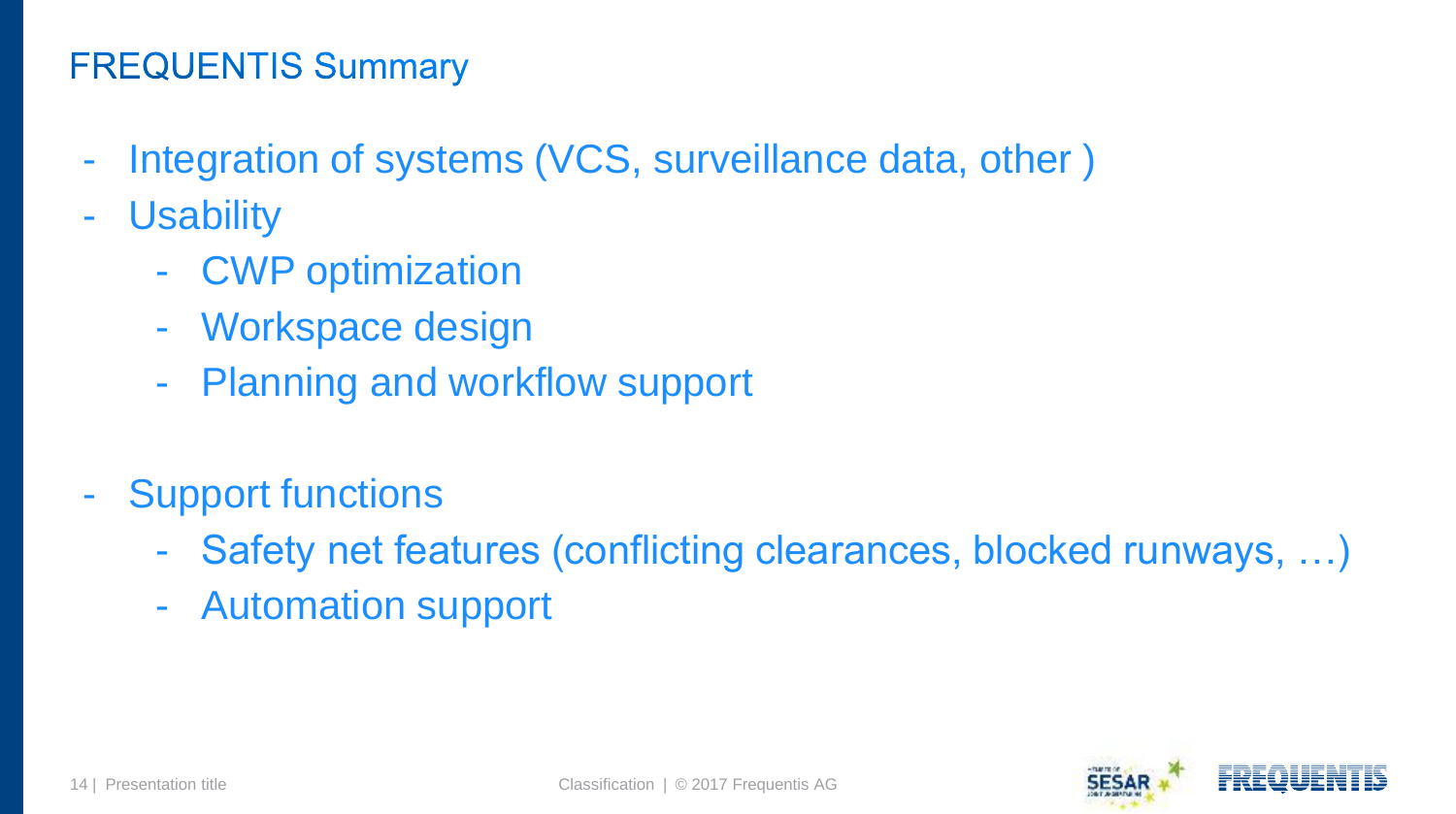#### smartVISION - Single Remote Tower Projects



Footer 15 | Presentation title Classification | © 2017 Frequentis AG